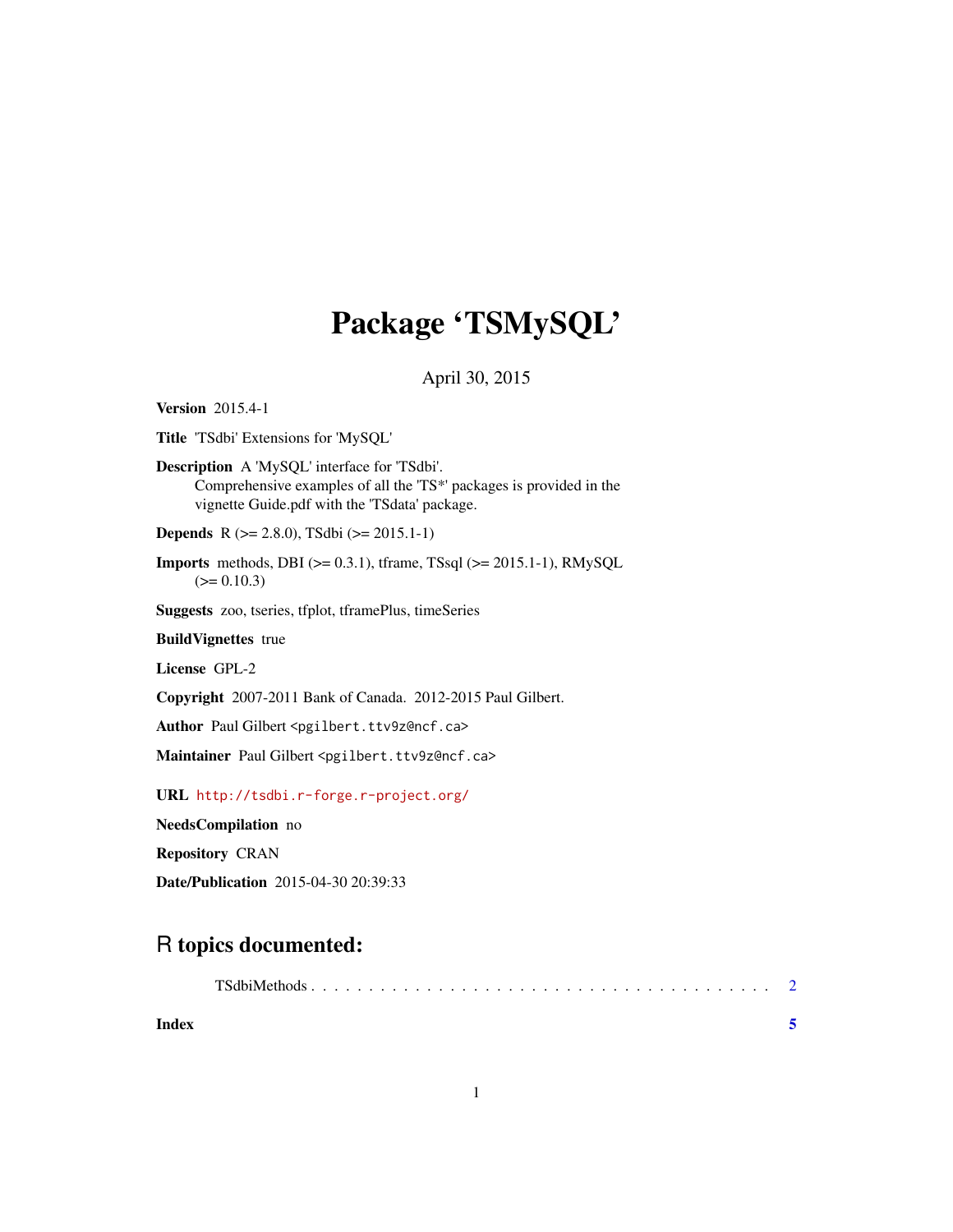<span id="page-1-0"></span>TSdbiMethods

## **Description**

Methods for TSdbi MySQL time series dtabase connection.

#### **Usage**

```
MySQL (...)
   ## S4 method for signature 'MySOLConnection, missing'
TSconnet(q, dbname, ...)## S4 method for signature 'character, TSMySQLConnection'
TSget(serIDs, con,
      TSrepresentation=options()$TSrepresentation,
      tf=NULL, start=tfstart(tf), end=tfend(tf), names=NULL,
      TSdescription=FALSE, TSdoc=FALSE, TSlabel=FALSE, TSsource=TRUE,
      vintage=getOption("TSvintage"), panel=getOption("TSpanel"), ...)
   ## S4 method for signature 'ANY, character, TSMySQLConnection'
TSput(x, serIDs, con, Table=NULL,
       TSdescription.=TSdescription(x), TSdoc.=TSdoc(x), TSlabel.=TSlabel(x),
       TSsource.=TSsource(x),
      vintage=getOption("TSvintage"), panel=getOption("TSpanel"), \dots)
   ## S4 method for signature 'character, TSMySQLConnection'
TSdates(serIDs, con,
      vintage=getOption("TSvintage"), panel=getOption("TSpanel"), ...)
   ## S4 method for signature 'character, TSMySQLConnection'
TSdelete(serIDs, con,
  vintage=getOption("TSvintage"), panel=getOption("TSpanel"), ...)
   ## S4 method for signature 'character, TSMySQLConnection'
TSdescription(x, con, ...)## S4 method for signature 'character, TSMySQLConnection'
TSdoc(x, con, ...)## S4 method for signature 'character, TSMySQLConnection'
TSlabel(x, con, ...)## S4 method for signature 'character, TSMySQLConnection'
TSsource(x, con, ...)## S4 method for signature 'TSMySQLConnection'
TSvintages(con)
```
### **Arguments**

| a      | A character string indicating the query interface to use, or a database connection<br>object.                            |
|--------|--------------------------------------------------------------------------------------------------------------------------|
| dbname | The name of the database to which the connection should be established, omitted<br>if q is a database connection object. |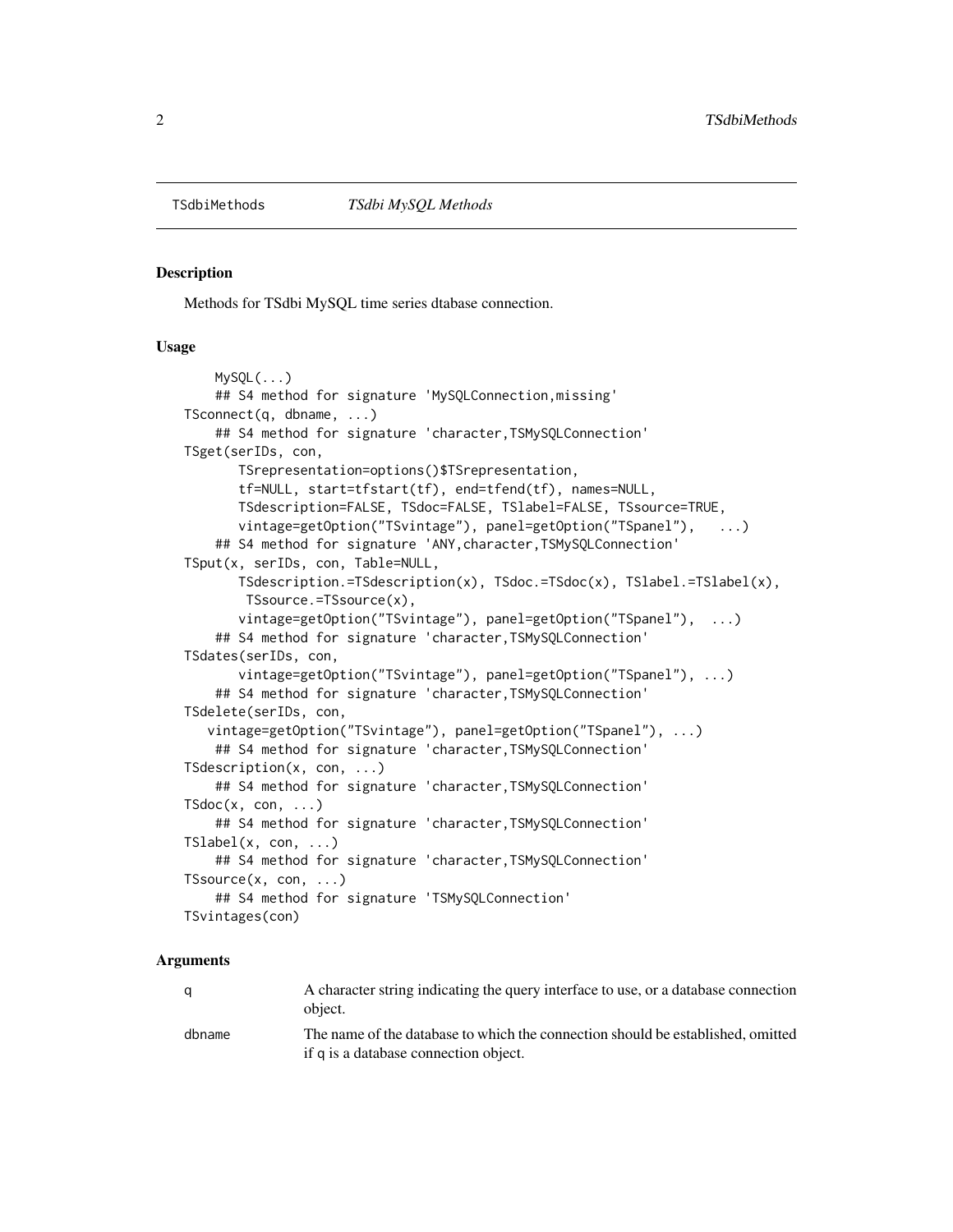# <span id="page-2-0"></span>TSdbiMethods 3

| con              | A database connection.                                                                                                                                    |  |  |  |  |  |  |  |
|------------------|-----------------------------------------------------------------------------------------------------------------------------------------------------------|--|--|--|--|--|--|--|
| serIDs           | identifiers for series to extract.                                                                                                                        |  |  |  |  |  |  |  |
| X                | data series to put on the database, or a series identifier for TS description and<br>TSdoc or, for print, a database connection as returned by TSconnect. |  |  |  |  |  |  |  |
| TSrepresentation |                                                                                                                                                           |  |  |  |  |  |  |  |
|                  | time series representation to use for the result.                                                                                                         |  |  |  |  |  |  |  |
| names            | Optional character vector to use for series names.                                                                                                        |  |  |  |  |  |  |  |
| tf               | Optional tframe to use for truncating data. (See tfwindow.)                                                                                               |  |  |  |  |  |  |  |
| start            | Optional start date to use for truncating data. (See tfwindow.)                                                                                           |  |  |  |  |  |  |  |
| end              | Optional end date to use for truncating data. (See tfwindow.)                                                                                             |  |  |  |  |  |  |  |
| TSdescription    | TRUE or FALSE indicating whether description should be extracted                                                                                          |  |  |  |  |  |  |  |
| TSdescription.   | Description to put on the database.                                                                                                                       |  |  |  |  |  |  |  |
| <b>TSdoc</b>     | TRUE or FALSE indicating whether documentation should be extracted.                                                                                       |  |  |  |  |  |  |  |
| TSdoc.           | Documentation to put on the database.                                                                                                                     |  |  |  |  |  |  |  |
| <b>TSlabel</b>   | TRUE or FALSE indicating whether series label should be extracted.                                                                                        |  |  |  |  |  |  |  |
| TSlabel.         | Short series label to put on the database.                                                                                                                |  |  |  |  |  |  |  |
| <b>TSsource</b>  | TRUE or FALSE indicating whether source indication should be extracted.                                                                                   |  |  |  |  |  |  |  |
| TSsource.        | Source indication to put on the database.                                                                                                                 |  |  |  |  |  |  |  |
| Table            | Character string indicating database table. (In TSput this is necessary if it cannot<br>be determined automatically).                                     |  |  |  |  |  |  |  |
| vintage          | Vintage to be supplied (if supported by db).                                                                                                              |  |  |  |  |  |  |  |
| panel            | Panel to be supplied (if supported by db).                                                                                                                |  |  |  |  |  |  |  |
| $\cdots$         | Arguments passed to other methods or to RMySQL::MySQL                                                                                                     |  |  |  |  |  |  |  |
|                  |                                                                                                                                                           |  |  |  |  |  |  |  |

# Details

These are MySQL methods for TSdbi. See the TSdbi for details and see the vignette distributed with package TSdata for more complete examples. Package TSsql is required for functions createTSdbTables() and removeTSdbTables(). Typically createTSdbTables() will only be done once, and the tables will not be removed. These steps are done in the example below.

## Value

depends.

# See Also

[TSdbi-package](#page-0-0), [dbConnect](#page-0-0), [TSput](#page-0-0)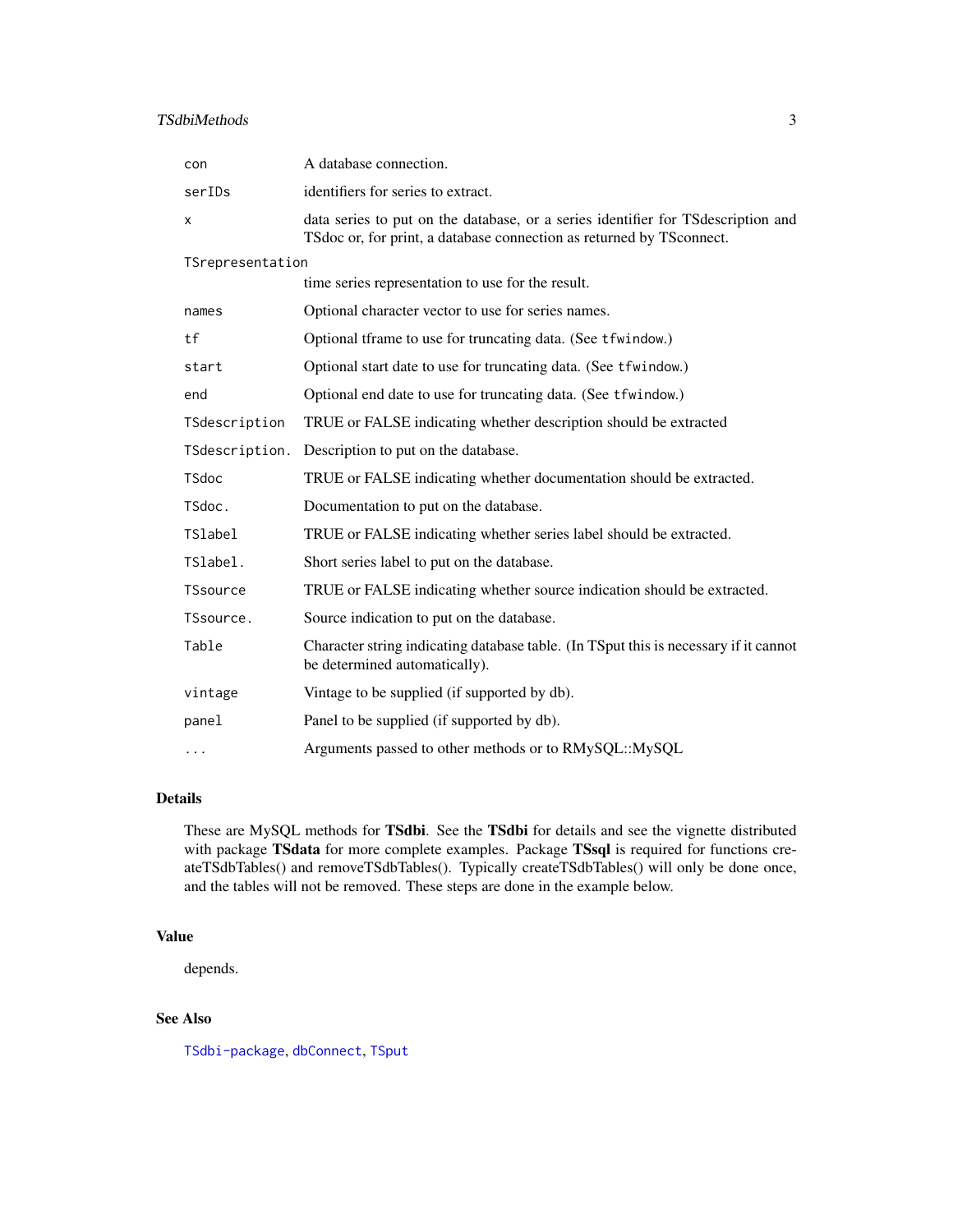### Examples

```
require("tfplot")
## Not run:
 conInit <- RMySQL::dbConnect(RMySQL::MySQL(), dbname="test")
 TSsql::createTSdbTables(conInit, index=FALSE)
 con <- TSconnect("MySQL", dbname="test")
 z <- ts(rnorm(100), start=c(1975,1), frequency=12)
 seriesNames(z) <- "random1"
 if(TSexists("random1", con)) TSreplace(z, con) else
 TSput(z, con)
 z1 <- TSget("random1", con)
 tfplot(z1)
 z <- ts(matrix(rnorm(100),50,2), start=c(1975,1), frequency=4)
 seriesNames(z) <- c("random2","random3")
 if(TSexists("random2", con) |
    TSexists("random3", con) ) TSreplace(z, con) else TSput(z, con)
 z2 <- TSget("random2", con)
  tfplot(z2)
 TSdates("D1", con)
 TSdates("random2", con)
 TSdates(c("random1","random2","random3"), con)
 TSmeta("random2", con)
 options(TSconnection=con)
 z2 <- TSget(c("random2","random3"))
 z <- TSdates(c("D1","random2","random3"))
 print(z)
 TSmeta("random2")
 TSdelete("random1", con)
 TSdelete("random2")
 TSsql::removeTSdbTables(con, yesIknowWhatIamDoing=TRUE)
 con <- try(TSconnect("MySQL", dbname="ets"))
  if(!inherits(con, "try-error")){
     TSmeta("B103", con)
     z1 <- TSget("B103", con)
     tfplot(z1)
     z2 <- TSget(c("B103", "B104"), con)
     tfplot(z2)
     options(TSconnection=con)
     TSmeta("B103")
     z2 <- TSget(c("B103","B104"))
     TSmeta(z2)
     TSdates("D1", con)
     TSdates("B103", con)
     TSdates(c("D1","B103","B104"), con)
     z <- TSdates(c("D1","B103","B104"))
     print(z)
     start(z)
      end(z)
      }
```
## End(Not run)